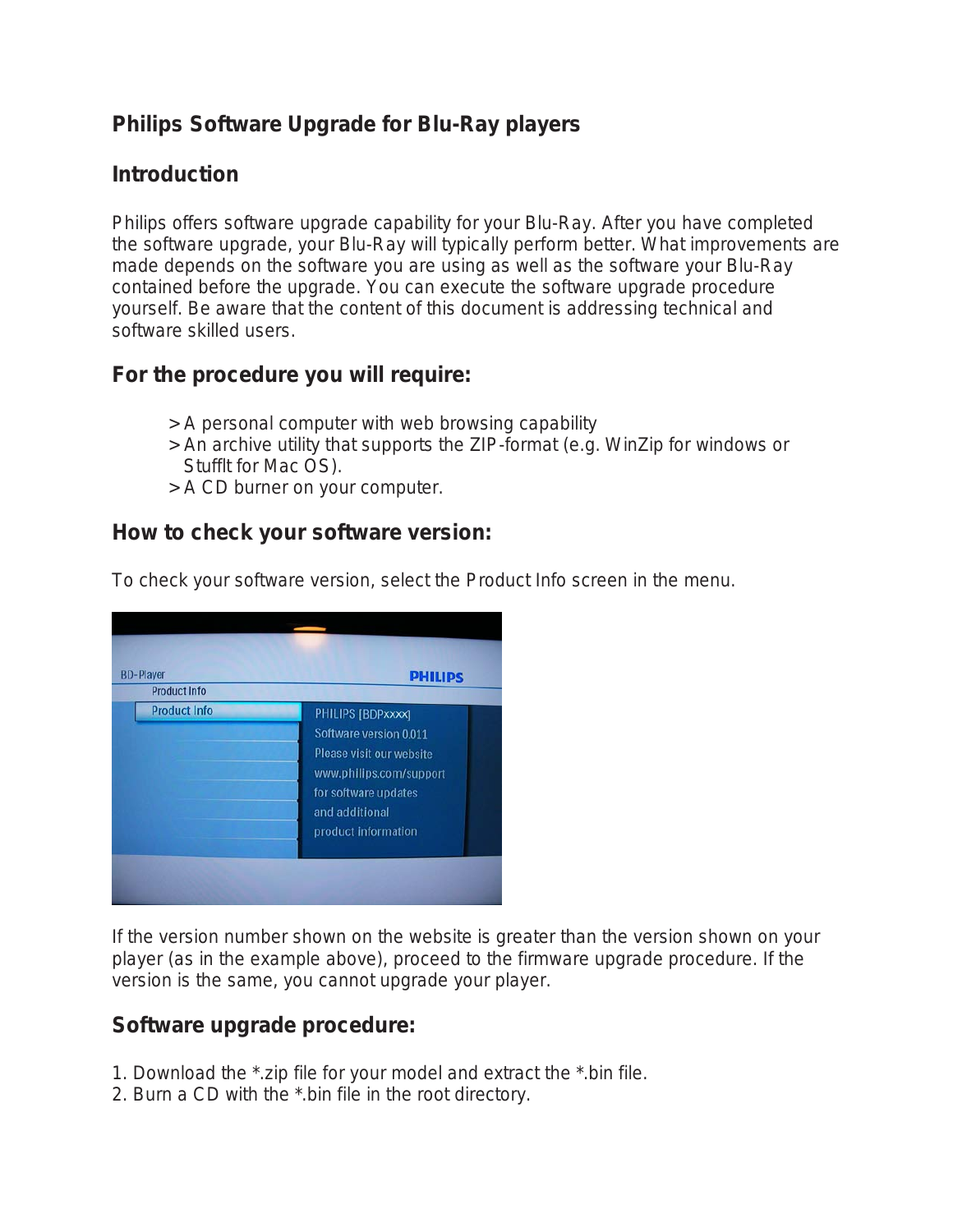- 3. Make sure the player does not have a disc in the tray.
- 4. Press the Menu button on the remote followed by Settings Advance Setup Others - Software Upgrade - Disc Upgrade. Select Yes under Disc Upgrade.
- 5. The player will prompt you to insert the CD with the software in the unit. Insert the CD and Close the tray.
- 6. The player will then show you the following screen.



- 7. Cursor left to select Yes and press the Ok button.
- 8. The software upgrade will start. Do not remove power to the player until the update is complete. The player will power off once the upgrade is finished.

The upgrade screens are shown on the following page.

The player will load the software.

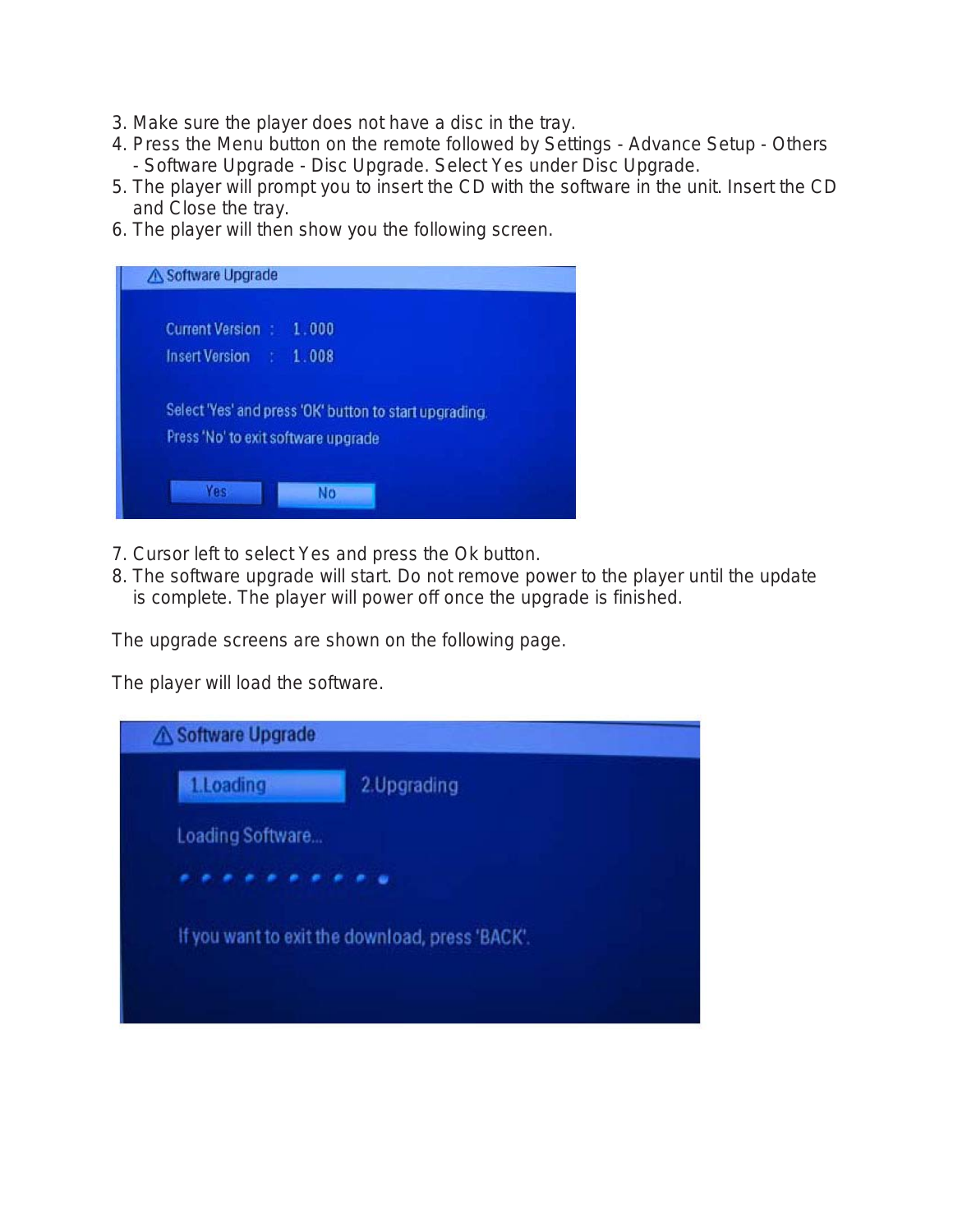The player will then go into the Upgrading mode. Do not remove power or interrupt the upgrading process.

| Software Upgrade               |                                                                 |
|--------------------------------|-----------------------------------------------------------------|
| 1.Loading                      | 2. Upgrading                                                    |
| <b>Upgrading Software</b>      |                                                                 |
| Please wait for a few minutes. |                                                                 |
|                                | Do not turn off the power or interrupt upgrading process.       |
|                                | When upgrade is completed unit will automatically turn Off.     |
|                                | Upgrade disc will eject after unit automatically turns back on. |

The display on the front panel of your player will indicate the percentage of Upgrading complete.